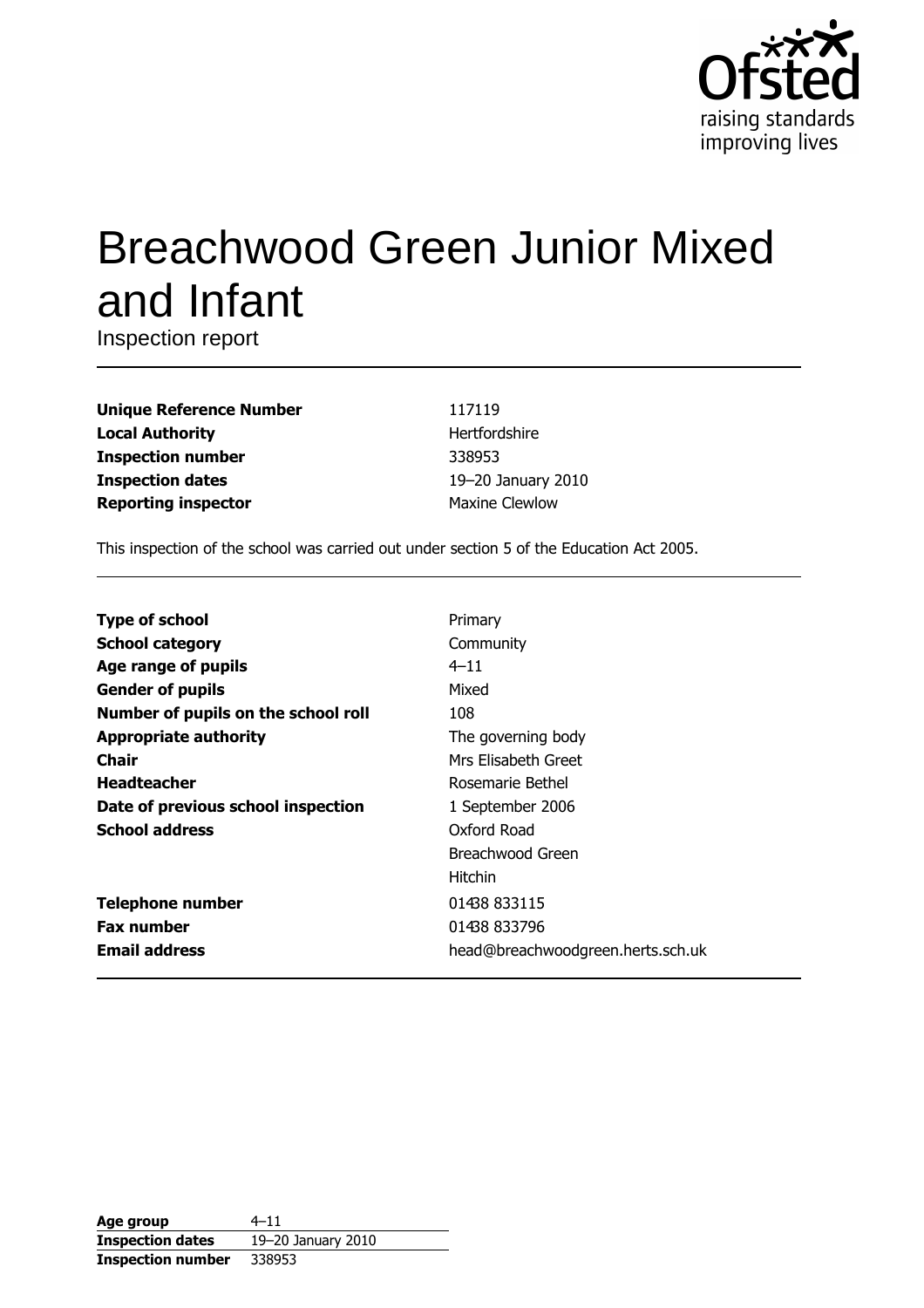The Office for Standards in Education, Children's Services and Skills (Ofsted) regulates and inspects to achieve excellence in the care of children and young people, and in education and skills for learners of all ages. It regulates and inspects childcare and children's social care, and inspects the Children and Family Court Advisory Support Service (Cafcass), schools, colleges, initial teacher training, work-based learning and skills training, adult and community learning, and education and training in prisons and other secure establishments. It rates council children's services, and inspects services for looked after children, safequarding and child protection.

Further copies of this report are obtainable from the school. Under the Education Act 2005, the school must provide a copy of this report free of charge to certain categories of people. A charge not exceeding the full cost of reproduction may be made for any other copies supplied.

If you would like a copy of this document in a different format, such as large print or Braille, please telephone 08456 404045, or email enquiries@ofsted.gov.uk.

You may copy all or parts of this document for non-commercial educational purposes, as long as you give details of the source and date of publication and do not alter the documentation in any way.

Royal Exchange Buildings St Ann's Square Manchester M2 7LA T: 08456 404045 Textphone: 0161 618 8524 E: enquiries@ofsted.gov.uk W: www.ofsted.gov.uk © Crown copyright 2010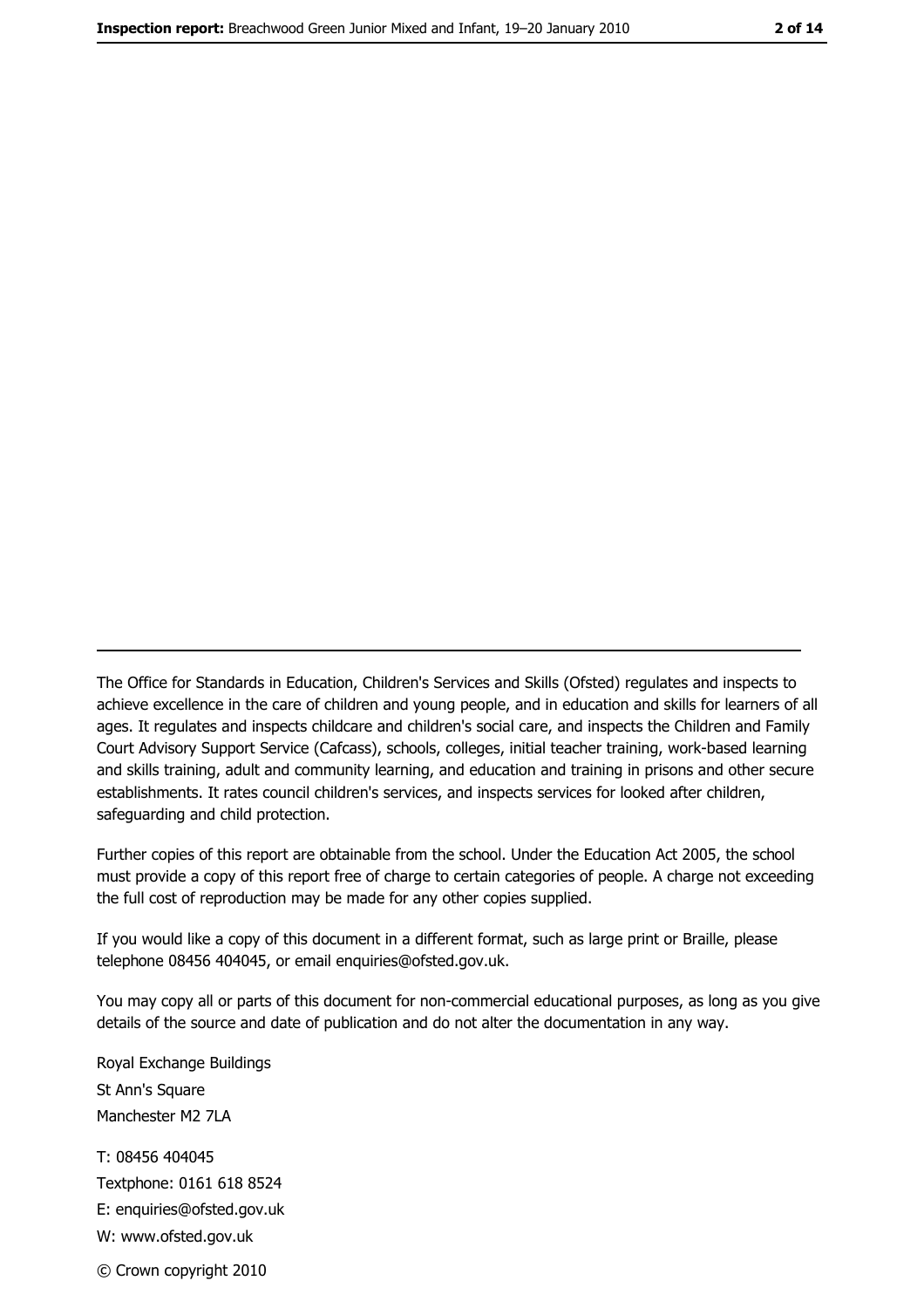# **Introduction**

This inspection was carried out by two additional inspectors. The inspectors spent the large majority of their time observing learning, observing four lessons and four teachers and sampling lessons throughout the school. Meetings were held with governors, staff, groups of pupils and parents. They observed the school's work and looked at the school's documentation relating to safeguarding, its improvement plans, reports on the school's work, governors' minutes, records of pupils' progress and analysed 41 parental questionnaires.

The inspection team reviewed many aspects of the school's work. It looked in detail at the following:

- the achievement of different groups of pupils, including boys and the more able  $\blacksquare$ pupils, to determine the effectiveness and impact of teaching on their progress
- the quality of teaching, in particular the use of assessment information to improve  $\blacksquare$ pupil's learning
- the quality of the school's leadership and management and its capacity to deliver  $\blacksquare$ improvements, particularly for the leadership of the broader curriculum, not just the core subjects of English, mathematics and science.

# **Information about the school**

This village school is much smaller than most primary schools, with pupils taught in four mixed-age classes. The majority of pupils are of White British heritage and most pupils come from Breachwood Green. A few pupils travel from neighbouring towns. The proportion of pupils with special educational needs and/or disabilities is above average overall; however this is not balanced across the school with some year groups having much larger proportions. The proportion of pupils entitled to free school meals is much lower than average. There is a supervised breakfast and after school club.

The school has attained the Healthy Schools Standard, Activemark, FA Charter Mark and a range of local sporting awards and achievements.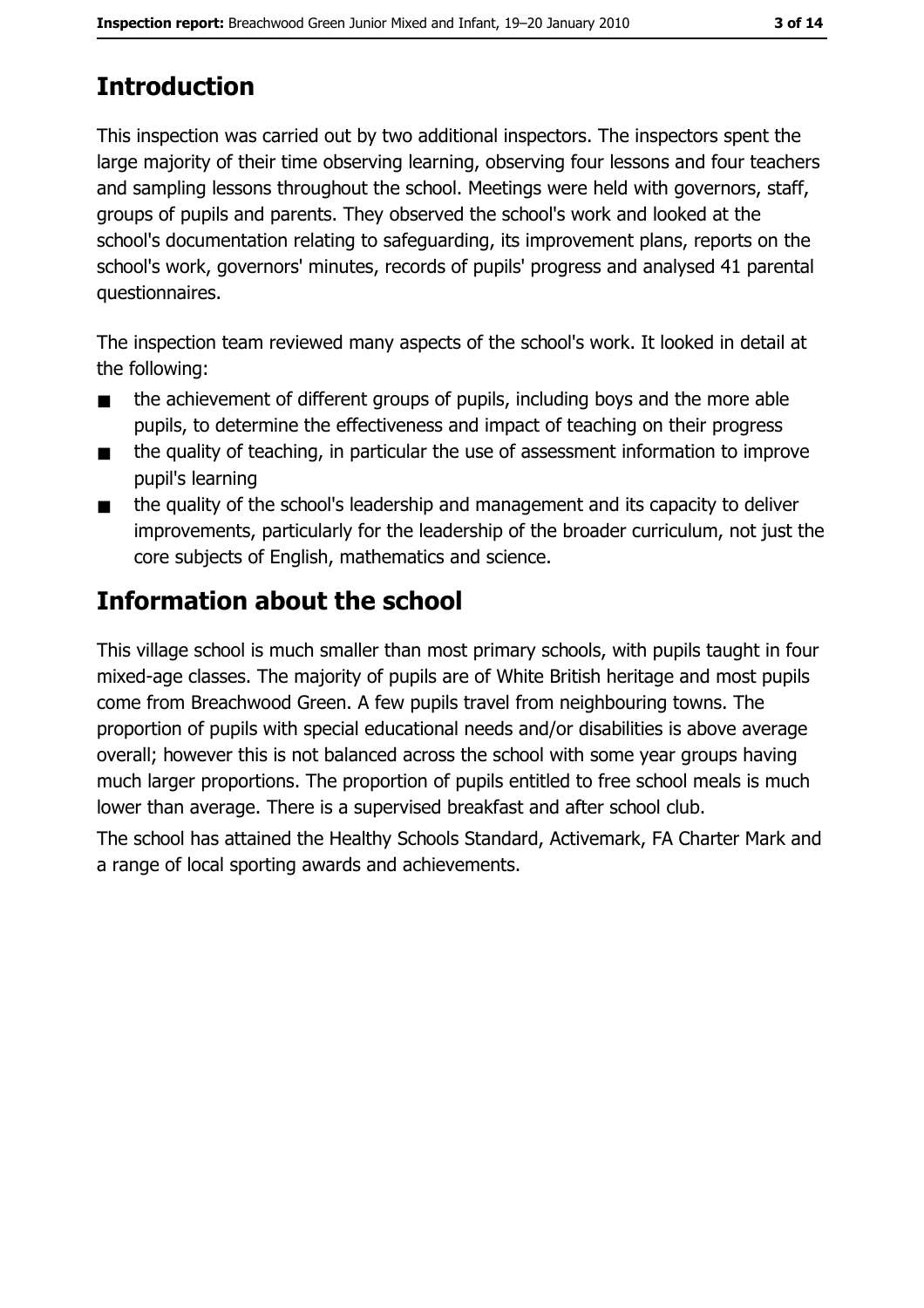# **Inspection judgements**

# Overall effectiveness: how good is the school?

### The school's capacity for sustained improvement

## **Main findings**

This is a good school where pupils achieve outstanding outcomes. Pupils are happy, confident and considerate. They value their village community and work together very well indeed. Their behaviour is exemplary and their outstanding attendance is an indication that pupils enjoy coming to school. Much of pupils' personal development is outstanding because the school takes excellent care of everyone and gives them outstanding support and quidance. The dedication of school leaders has resulted in this small school providing a wealth of opportunities. This has led to good achievement and outstanding outcomes. Pupils with special educational needs and/or disabilities are particularly well cared for and make excellent progress. Every effort is made to meet their needs and outstanding partnerships ensure that these pupils have support that is matched very well to their individual needs.

Pupils' starting points vary from average to above average and teachers are challenged to meet the needs of every pupil with classes of mixed year groups. They do this well and pupils make good progress from their starting points with a majority reaching standards that are above average. In the lessons seen, Year 5 and 6 pupils are now racing ahead as a result of some innovative teaching and exemplary use of assessment. Teaching quality across the school is variable and this outstanding practice is yet to be shared fully. Pupils do best when teaching has good pace and the curriculum allows them to explore and investigate. For example, Year 5 and 6 pupils were inspired by a poetry lesson which resulted in enthusiastic and quality drama performances. Opportunities for pupils to write at length are limited, particularly in subjects other than English. While the school has embraced the use of targets, in some classes pupils are not clear about how to improve their work. Marking is not always precise and does not inspire pupils to make changes to their work.

This school has good capacity to improve. It has tackled the issues raised at the last inspection effectively and the larger leadership team is now having a positive impact. Subject leadership is shared more evenly and detailed improvement plans review actions and identify developments. Outcomes have improved and self-evaluation accurately pinpoints the school's strengths and what it needs to do next. School leaders have focused on improving teaching by having good procedures for tracking pupils' progress. This is helping teachers to understand the levels of attainment for each pupil. Lesson observation by senior leaders does not always focus sufficiently on the pace of pupils' progress in each lesson and outstanding practice is yet to be shared. The school may be small but it has worked determinedly to be 'large' in the community and its links with local partnerships have improved the school's provision.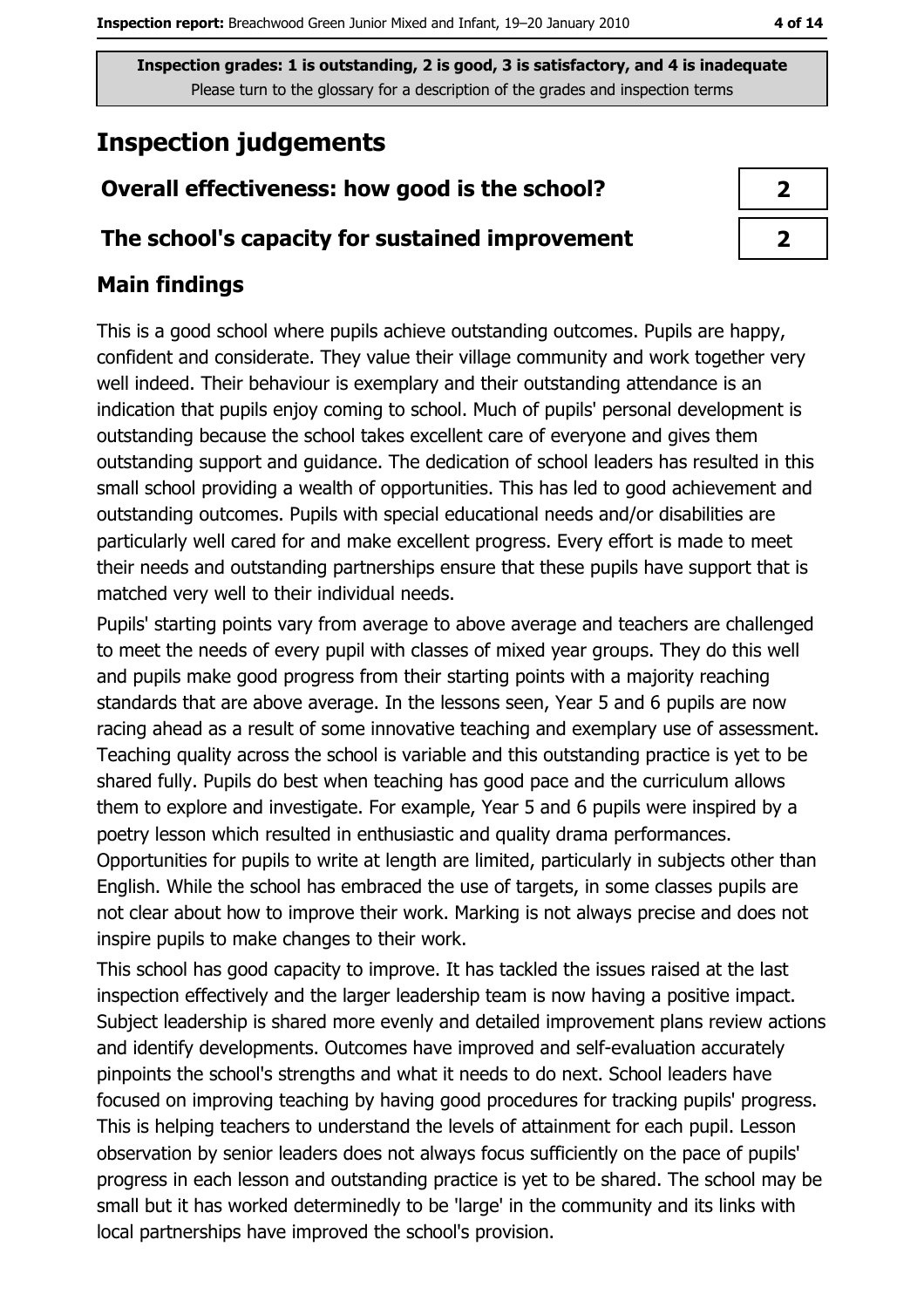#### What does the school need to do to improve further?

- $\blacksquare$ Ensure that the quality of teaching and learning is at least good and that an increasing proportion is outstanding by:
	- having a clear focus on the pace of pupils' progress when the headteacher and senior leaders monitor lessons
	- developing assessment for learning so that teachers understand standards clearly and that all pupils know how to improve their work
	- giving opportunities for the outstanding practice to be shared
	- developing consistent strategies across the school.
- Develop an innovative curriculum which will create more frequent opportunities for all pupils to write at length and develop subject opportunities in which pupils can investigate, explore and become independent learners.

#### **Outcomes for individuals and groups of pupils**

While overall outcomes are outstanding, pupil's achievement is good. Pupils' skills and understanding improve quickly because they enjoy being at school, feel safe and the teaching is good. Regardless of their starting points, pupils make good progress and, in many cases, exceed the targets set for them. Good teamwork between teachers and teaching assistants ensures that pupils are helped with their learning. Standards at the end of Year 6 are above average. More able pupils are beginning to be challenged by the more open-ended curriculum approaches being taken in the upper class. Boys were seen in lessons to be motivated and enthusiastic learners, particularly where teaching was strong. In these lessons, all pupils are starting to develop independent learning skills. The school is not complacent and, with improved target tracking and more accurate teacher assessments, staff are beginning to monitor progress more carefully. Pupils are enthusiastic about school and the sense of enjoyment is very marked. They participate in a broad range of activities inside and outside school. Many pupils are very proud of their achievements in sport and in the local and national competitions. The Healthy Schools Standard and Activemark and FA Charter Mark gives pupils opportunities to take regular exercise, compete in sport and learn about healthy living. This they do with enthusiasm and they demonstrate an outstanding awareness of how to lead a healthy lifestyle. One child said, 'We are incredibly healthy and sporty and enter lots of competitions, which is great.' Pupils strive hard to be a part of their school community and go out of their way to help others. Older pupils look out for younger members of their school. For example, in the playground Year 6 pupils voluntarily organise games for the younger children and in the well-run breakfast club pupils of all ages play very well together. Pupils in this school have an excellent appreciation of the importance of their involvement in their village community and yet understand that they have a role to play in the wider community. Through the school council, which is the whole school, the pupils decide for themselves which charities to support. School council

 $\mathbf{1}$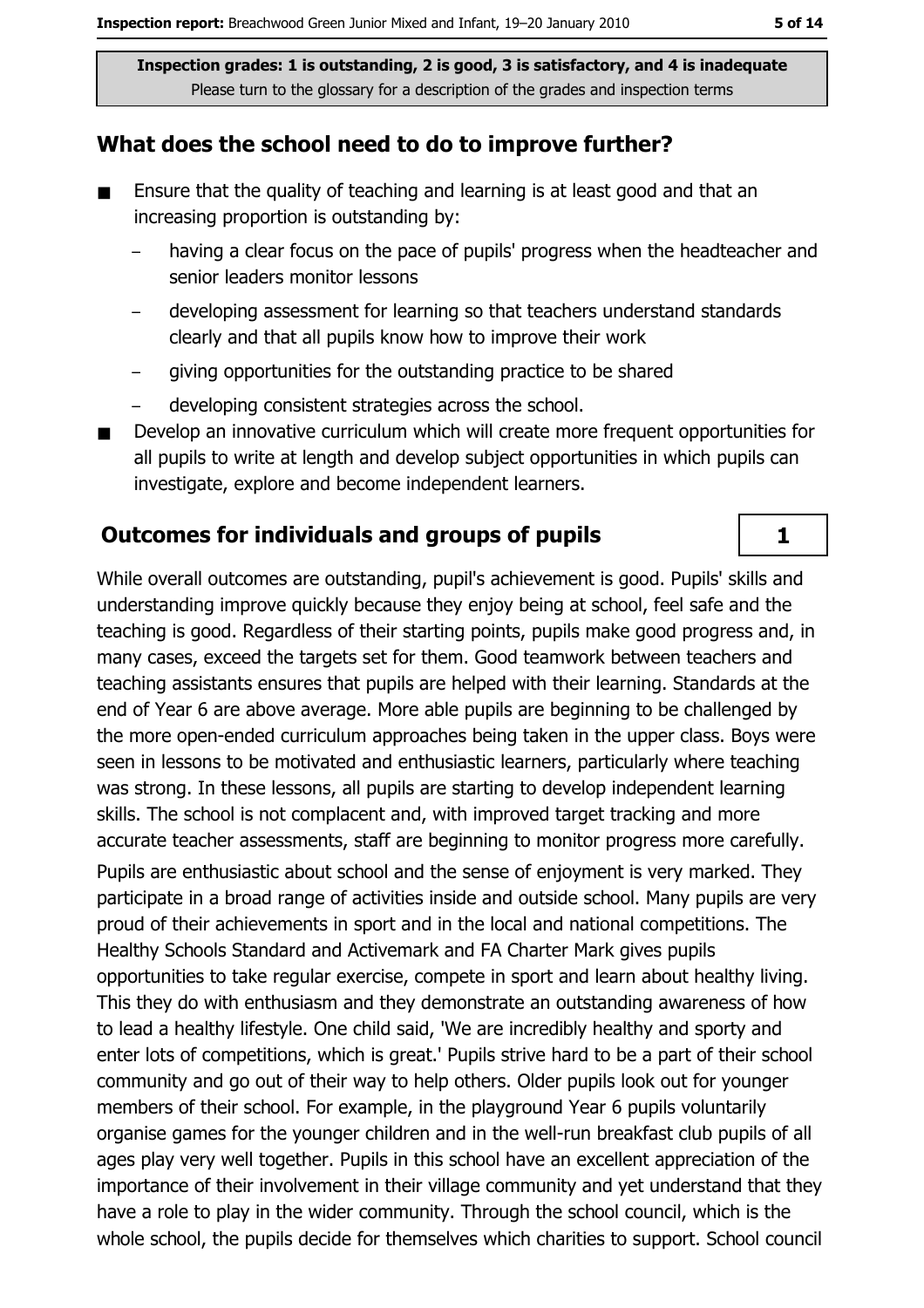leaders then present this democratic decision to the headteacher for approval.

These are the grades for pupils' outcomes

| Pupils' achievement and the extent to which they enjoy their learning                                                     |                         |  |
|---------------------------------------------------------------------------------------------------------------------------|-------------------------|--|
| Taking into account:<br>Pupils' attainment <sup>1</sup>                                                                   | $\mathcal{P}$           |  |
| The quality of pupils' learning and their progress                                                                        | $\overline{2}$          |  |
| The quality of learning for pupils with special educational needs and/or<br>disabilities and their progress               | 1                       |  |
| The extent to which pupils feel safe                                                                                      | 1                       |  |
| <b>Pupils' behaviour</b>                                                                                                  | 1                       |  |
| The extent to which pupils adopt healthy lifestyles                                                                       | 1                       |  |
| The extent to which pupils contribute to the school and wider community                                                   | 1                       |  |
| The extent to which pupils develop workplace and other skills that will<br>contribute to their future economic well-being | $\overline{\mathbf{2}}$ |  |
| Taking into account:<br>Pupils' attendance <sup>1</sup>                                                                   | 1                       |  |
| The extent of pupils' spiritual, moral, social and cultural development                                                   | 2                       |  |

### How effective is the provision?

The quality of teaching is good with instances of outstanding practice. Strengths in teaching include:

- the use of strategies to promote speaking and listening, for example 'talking  $\blacksquare$ partners'
- the setting of work that is finely tuned to meet the needs of all pupils in these  $\blacksquare$ mixed age classes
- regular opportunities to assess learning throughout the lesson  $\blacksquare$
- open-ended tasks which allow pupils to explore and investigate.  $\blacksquare$

Weaker features of teaching include the tendency for teachers to talk for too long and this limits the amount of time for pupils to progress their own skills. The pace of learning slows and opportunities for sustained concentration are reduced. Not all teachers are fully confident with using the good assessment data to plan for the next steps in learning.

The grades for attainment and attendance are: 1 is high; 2 is above average; 3 is broadly average; and 4 is low.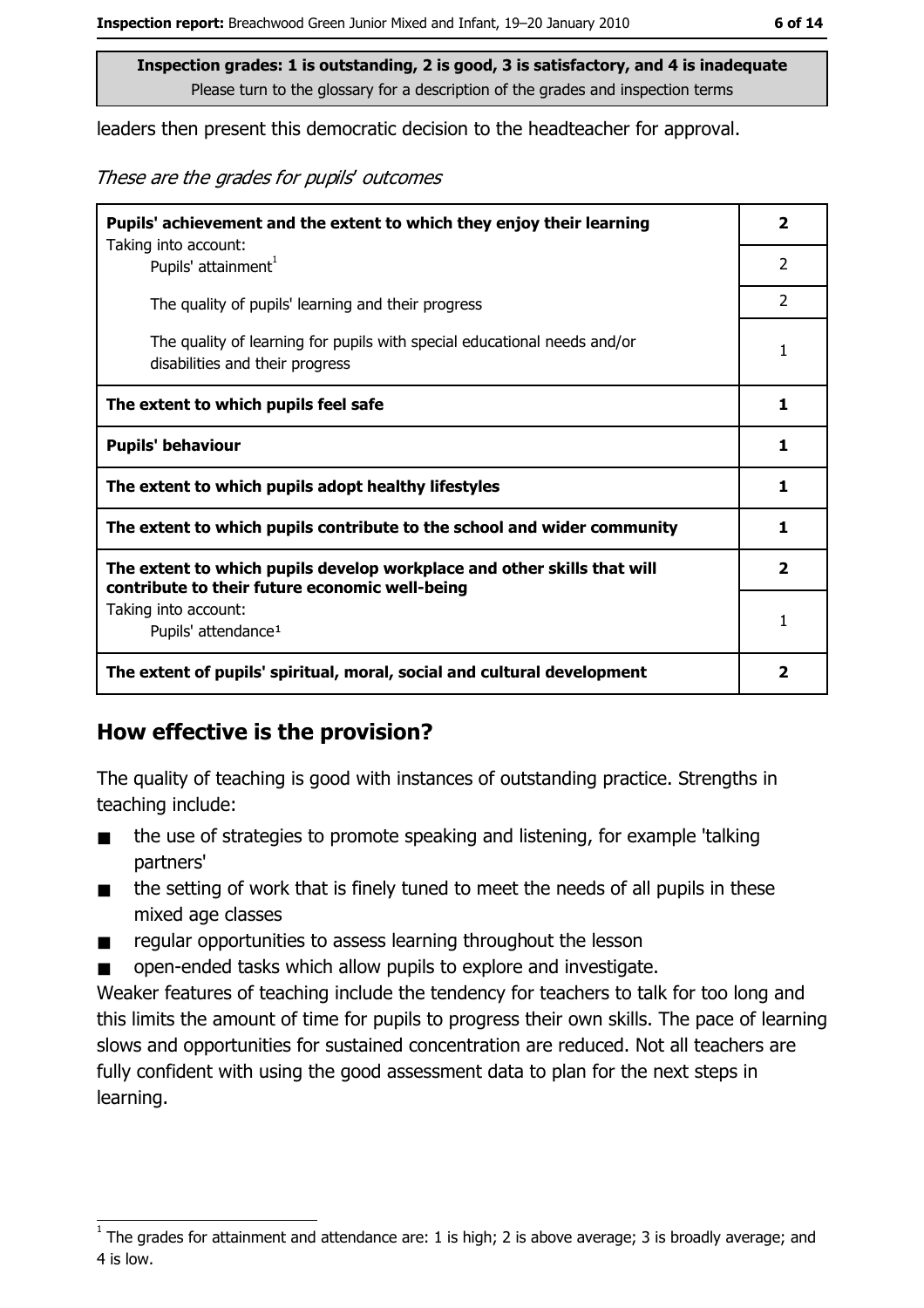The curriculum is enriched by a good range of sporting opportunities, and specialist teaching in French, music and art has improved pupils' standards in these subjects. Themed days and regular visitors strengthen curriculum provision by making subjects more relevant and broadening pupils' understanding of the world. Pupils enjoy participating in competitions and local sporting partnerships and the school has achieved much success. These opportunities have enriched the curriculum and give pupils the opportunity to regularly participate in the wider community. By the end of the Early Years Foundation Stage, children achieve high scores in knowledge and understanding of the world. In lessons, assemblies and in discussions, pupils throughout the school show that they have a thirst for knowledge by asking questions and sharing their discoveries. Subjects are taught from a curriculum which is broad and balanced; however, it restricts opportunities for these articulate pupils to explore, investigate and develop independent learning skills. The current curriculum is teacher-initiated and is not flexible enough to allow pupils to make choices and lead their own learning.

These are the grades for the quality of provision

| The quality of teaching                                                                                    |  |
|------------------------------------------------------------------------------------------------------------|--|
| Taking into account:<br>The use of assessment to support learning                                          |  |
| The extent to which the curriculum meets pupils' needs, including, where<br>relevant, through partnerships |  |
| The effectiveness of care, guidance and support                                                            |  |

### How effective are leadership and management?

Although the school is small, the considerable strengths in the leadership and management stem from a team approach. Leaders are committed to making learning more effective and the recent changes to the leadership structure are beginning to have a positive impact. Progress is accelerating, although the school has not always had the continuity in staffing or the systems to ensure that assessment is accurate and realistic. With sharper assessment procedures, teachers and leaders are now regularly tracking the progress of pupils.

The headteacher has successfully engaged the governors in the work of the school and governance has clearly improved since the last inspection. The governing body is both supportive and questioning, holding the school to account in a productive way. Governors' involvement in the monitoring of safeguarding procedures demonstrates their commitment to their school community. At the time of inspection, the school could demonstrate outstanding procedures for safeguarding pupils, with exemplary policies and procedures, not only in place but regularly monitored, evaluated and updated. Strong and effective systems now track progress and the leadership of the special educational needs coordinator ensures that the provision for these pupils is outstanding. The school promotes equal opportunities exceptionally well with the careful tracking of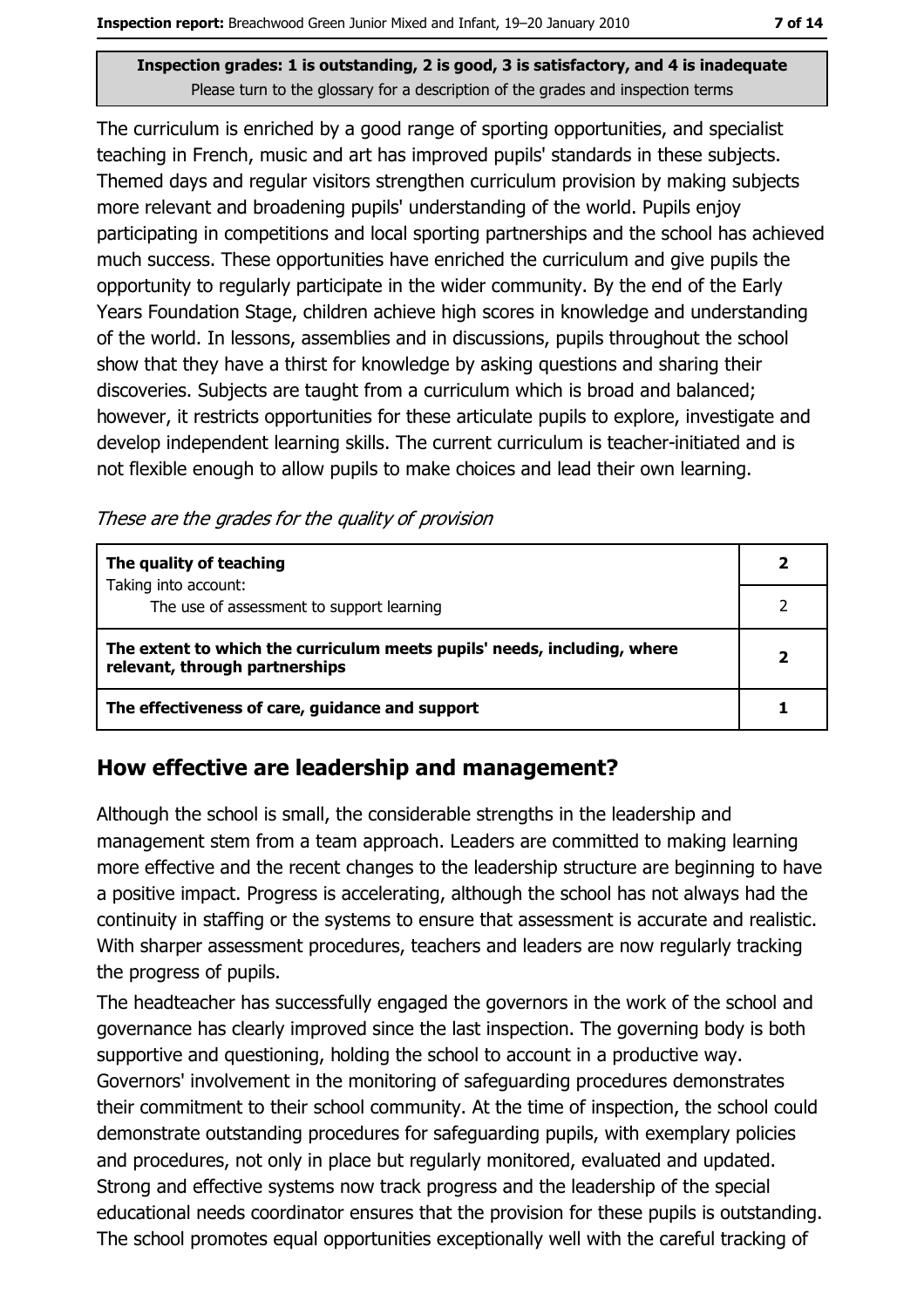pupils' progress and appropriate support programmes put in place if pupils fall behind. The promotion of community cohesion is good. Leaders have a good understanding of their school context and have planned imaginative opportunities and activities to broaden the understanding of pupils about the communities and cultures of the United Kingdom and the world. As a result, pupils show respect, are enquiring and want to learn about other cultures and religions. All pupils are encouraged to be active members of the village community and the inclusive school council includes every child in some decision-making.

Parents and carers hold the school in high regard and quite rightly so. The school works hard to involve parents at every stage of their children's journeys through school. One parent commented in their questionnaire, 'The school has given an excellent start in life to the children. Excellent staff and the headmistress goes way beyond the call of duty.'

|  | These are the grades for leadership and management |
|--|----------------------------------------------------|
|  |                                                    |

| The effectiveness of leadership and management in embedding ambition and<br>driving improvement                                                                     | $\overline{\mathbf{2}}$ |
|---------------------------------------------------------------------------------------------------------------------------------------------------------------------|-------------------------|
| Taking into account:<br>The leadership and management of teaching and learning                                                                                      | 2                       |
| The effectiveness of the governing body in challenging and supporting the<br>school so that weaknesses are tackled decisively and statutory responsibilities<br>met | 2                       |
| The effectiveness of the school's engagement with parents and carers                                                                                                | 1                       |
| The effectiveness of partnerships in promoting learning and well-being                                                                                              | 1                       |
| The effectiveness with which the school promotes equality of opportunity and<br>tackles discrimination                                                              | 1                       |
| The effectiveness of safeguarding procedures                                                                                                                        | 1                       |
| The effectiveness with which the school promotes community cohesion                                                                                                 | $\overline{\mathbf{2}}$ |
| The effectiveness with which the school deploys resources to achieve<br>value for money                                                                             |                         |

# **Early Years Foundation Stage**

Children enjoy being in class 1 because learning is fun and there are a wealth of interesting activities in the classroom and in the outside learning area. A major strength is the way adults play and communicate with children so that there are challenging activities and lots of talk. From their varied starting points, and with Year 1 pupils also in this mixed age class, the teacher plans a variety of opportunities for children to solve problems and find things out for themselves. The classroom is organised well with clearly identified learning areas for children to learn independently or with adult quidance. Opportunities for learning are sometimes missed during periods when the children are tidying up, moving around or getting ready for their next tasks. Children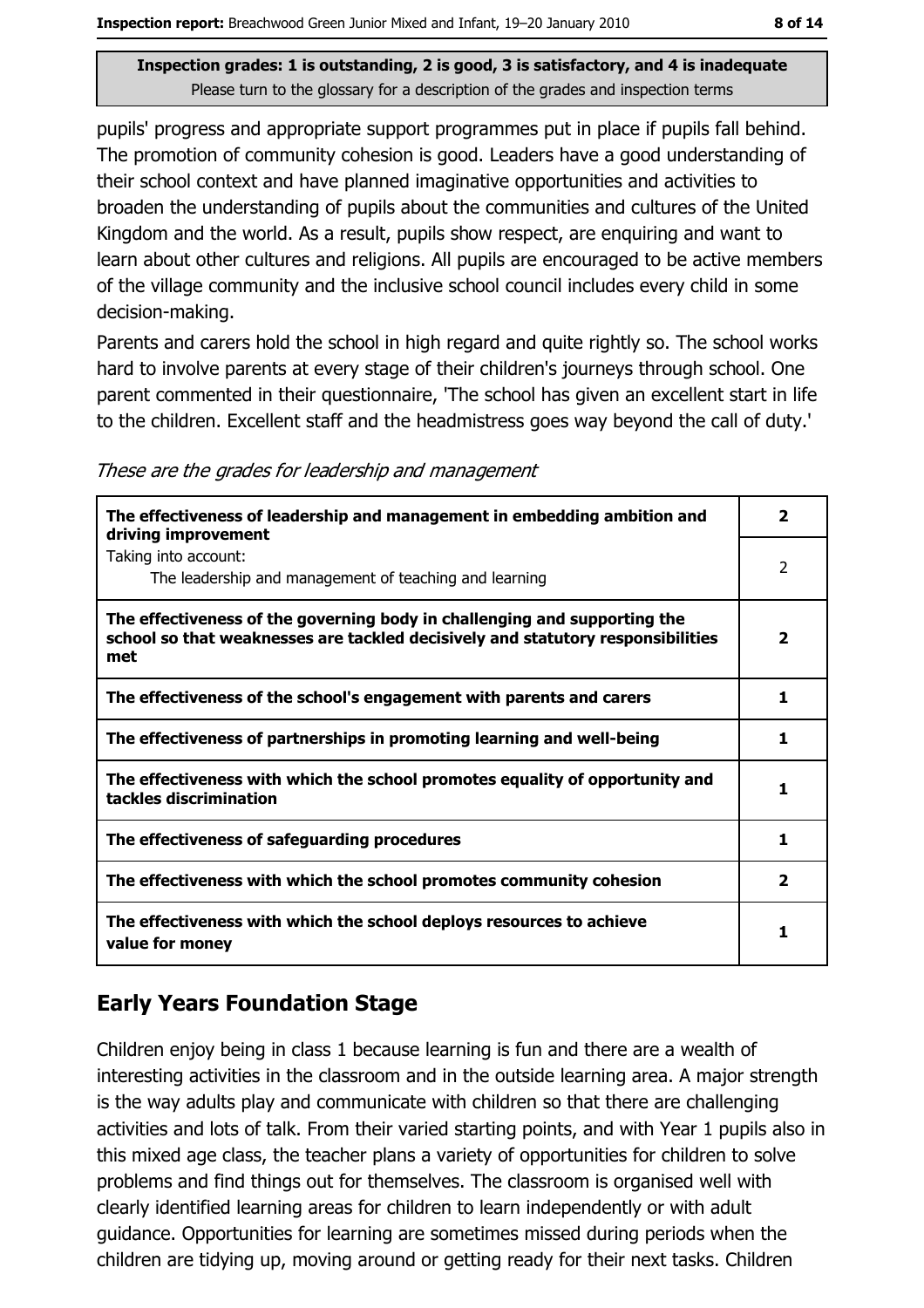make good progress in all areas of learning with some children making big steps against their learning goals. They settle quickly to a busy school life, developing good relationships with adults and other children. The children benefit from the caring ethos of the school with older pupils regularly being role models. Older pupils routinely show great thought and sensitivity towards these younger children and as a result the children are confident and feel very safe.

Adults have a good knowledge about how children learn and make good records of their observations of the children at play. This informs the planning for the children's next steps in their learning. Support for children with special educational needs and/or disabilities is excellent. The positive relationships that the school has made with support agencies contribute to the high quality support. Parents are given good information to help them support their children's learning. The setting is well led and managed.

These are the grades for the Early Years Foundation Stage

| <b>Overall effectiveness of the Early Years Foundation Stage</b>                             | 2              |
|----------------------------------------------------------------------------------------------|----------------|
| Taking into account:<br>Outcomes for children in the Early Years Foundation Stage            |                |
| The quality of provision in the Early Years Foundation Stage                                 |                |
| The effectiveness of leadership and management of the Early Years<br><b>Foundation Stage</b> | $\overline{2}$ |

### **Views of parents and carers**

The large majority of parents are entirely satisfied with the school and praise many aspects of its work. Parents say teaching is good and that their children are happy. They praise the staff, commenting that they are helpful and show great commitment. Parents feel lucky to have a village school and congratulate its staff for providing the wealth of sports, music and cultural opportunities. Parents interviewed before school commented on the warm and caring ethos and the 'open door' which enables them to follow up concerns at any time. They feel that the teachers are approachable and that matters are dealt with effectively. Very few concerns were raised in the questionnaires but these were brought to the attention of the headteacher. The school also routinely surveys parents and takes their views into account; this is appreciated by a few parents.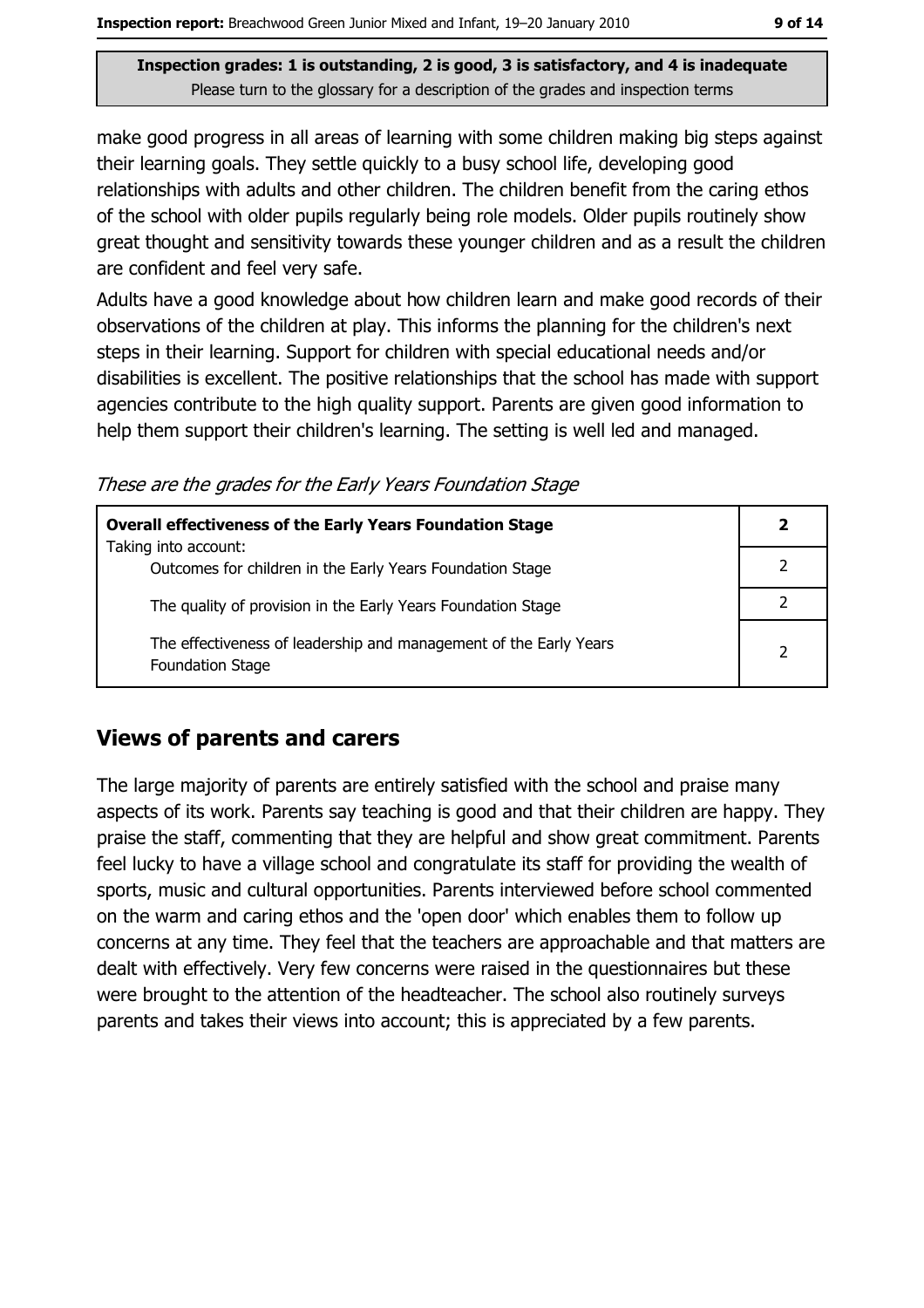#### Responses from parents and carers to Ofsted's questionnaire

Ofsted invited all the registered parents and carers of pupils registered at Breachwood Green Junior Mixed and Infant to complete a questionnaire about their views of the school.

In the questionnaire, parents and carers were asked to record how strongly they agreed with 13 statements about the school. The inspection team received 41 completed questionnaires by the end of the on-site inspection. In total, there are 108 pupils registered at the school.

| <b>Statements</b>                                                                                                                                                                                                                                       | <b>Strongly</b><br><b>Agree</b> |               |              |               | <b>Agree</b>   |               | <b>Disagree</b> |                  | <b>Strongly</b><br>disagree |  |
|---------------------------------------------------------------------------------------------------------------------------------------------------------------------------------------------------------------------------------------------------------|---------------------------------|---------------|--------------|---------------|----------------|---------------|-----------------|------------------|-----------------------------|--|
|                                                                                                                                                                                                                                                         | <b>Total</b>                    | $\frac{0}{0}$ | <b>Total</b> | $\frac{0}{0}$ | <b>Total</b>   | $\frac{0}{0}$ | <b>Total</b>    | $\frac{0}{0}$    |                             |  |
| My child enjoys school                                                                                                                                                                                                                                  | 32                              | 80            | 8            | 20            | $\mathbf 0$    | 0             | 0               | 0                |                             |  |
| The school keeps my child<br>safe                                                                                                                                                                                                                       | 33                              | 83            | 7            | 18            | $\mathbf 0$    | 0             | 0               | 0                |                             |  |
| The school informs me<br>about my child's progress                                                                                                                                                                                                      | 27                              | 68            | 10           | 25            | 3              | 8             | 0               | 0                |                             |  |
| My child is making enough<br>progress at this school                                                                                                                                                                                                    | 28                              | 70            | 11           | 28            | $\mathbf{1}$   | 3             | 0               | $\mathbf 0$      |                             |  |
| The teaching is good at this<br>school                                                                                                                                                                                                                  | 30                              | 73            | 9            | 22            | $\overline{2}$ | 5             | 0               | $\mathbf 0$      |                             |  |
| The school helps me to<br>support my child's learning                                                                                                                                                                                                   | 23                              | 58            | 17           | 43            | $\mathbf 0$    | 0             | 0               | 0                |                             |  |
| The school helps my child to<br>have a healthy lifestyle                                                                                                                                                                                                | 28                              | 70            | 11           | 28            | $\mathbf{1}$   | 3             | 0               | $\boldsymbol{0}$ |                             |  |
| The school makes sure that<br>my child is well prepared for<br>the future (for example<br>changing year group,<br>changing school, and for<br>children who are finishing<br>school, entering further or<br>higher education, or<br>entering employment) | 25                              | 63            | 14           | 35            | $\mathbf{1}$   | 3             | 0               | $\mathbf 0$      |                             |  |
| The school meets my child's<br>particular needs                                                                                                                                                                                                         | 26                              | 63            | 14           | 34            | 0              | 0             | 1               | $\overline{2}$   |                             |  |
| The school deals effectively<br>with unacceptable behaviour                                                                                                                                                                                             | 26                              | 63            | 14           | 34            | $\mathbf 0$    | 0             | 1               | $\overline{2}$   |                             |  |
| The school takes account of<br>my suggestions and<br>concerns                                                                                                                                                                                           | 23                              | 61            | 14           | 37            | $\mathbf{1}$   | 3             | 0               | $\bf{0}$         |                             |  |
| The school is led and<br>managed effectively                                                                                                                                                                                                            | 34                              | 85            | 6            | 15            | $\mathbf 0$    | 0             | 0               | $\mathbf 0$      |                             |  |
| Overall, I am happy with my<br>child's experience at this<br>school                                                                                                                                                                                     | 33                              | 83            | 7            | 18            | $\pmb{0}$      | 0             | 0               | 0                |                             |  |

The table above summarises the responses that parents and carers made to each statement. The percentages indicate the proportion of parents and carers giving that response out of the total number of completed questionnaires. Where one or more parents and carers chose not to answer a particular question, the percentages will not add up to 100%.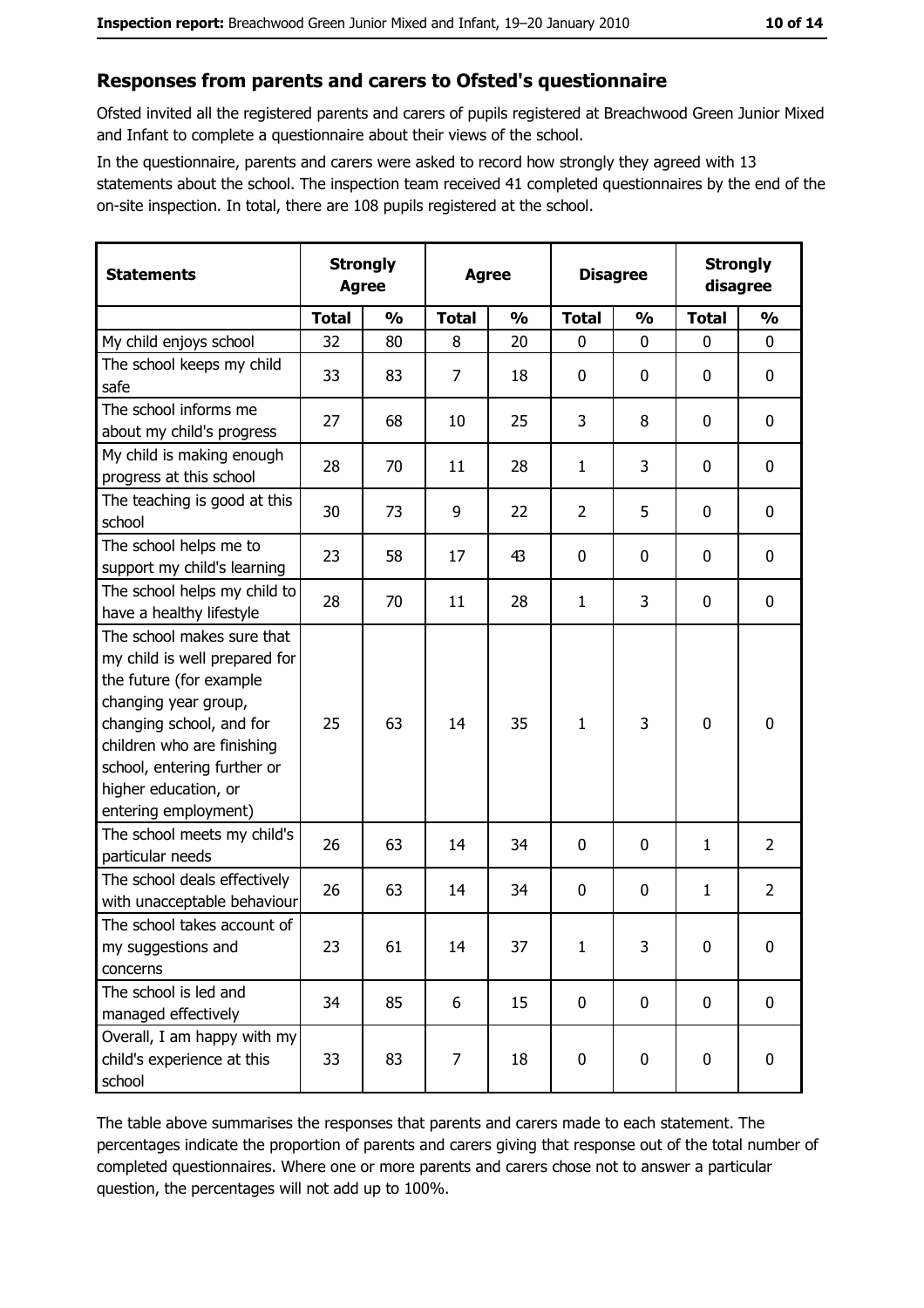# Glossary

| <b>Grade</b> | <b>Judgement</b> | <b>Description</b>                                                                                                                                                                                                               |
|--------------|------------------|----------------------------------------------------------------------------------------------------------------------------------------------------------------------------------------------------------------------------------|
| Grade 1      | Outstanding      | These features are highly effective. An oustanding<br>school provides exceptionally well for its pupils' needs.                                                                                                                  |
| Grade 2      | Good             | These are very positive features of a school. A school<br>that is good is serving its pupils well.                                                                                                                               |
| Grade 3      | Satisfactory     | These features are of reasonable quality. A satisfactory<br>school is providing adequately for its pupils.                                                                                                                       |
| Grade 4      | Inadequate       | These features are not of an acceptable standard. An<br>inadequate school needs to make significant<br>improvement in order to meet the needs of its pupils.<br>Ofsted inspectors will make further visits until it<br>improves. |

# What inspection judgements mean

### Overall effectiveness of schools inspected between September 2007 and July 2008

|                       | Overall effectiveness judgement (percentage of<br>schools) |      |                     |                   |  |
|-----------------------|------------------------------------------------------------|------|---------------------|-------------------|--|
| <b>Type of school</b> | Outstanding                                                | Good | <b>Satisfactory</b> | <b>Inadequate</b> |  |
| Nursery schools       | 39                                                         | 58   | 3                   | 0                 |  |
| Primary schools       | 13                                                         | 50   | 33                  | 4                 |  |
| Secondary schools     | 17                                                         | 40   | 34                  | 9                 |  |
| Sixth forms           | 18                                                         | 43   | 37                  | $\overline{2}$    |  |
| Special schools       | 26                                                         | 54   | 18                  | $\overline{2}$    |  |
| Pupil referral units  | 7                                                          | 55   | 30                  | 7                 |  |
| All schools           | 15                                                         | 49   | 32                  | 5                 |  |

New school inspection arrangements were introduced on 1 September 2009. This means that inspectors now make some additional judgements that were not made previously.

The data in the table above were reported in The Annual Report of Her Majesty's Chief Inspector of Education, Children's Services and Skills 2007/08.

Percentages are rounded and do not always add exactly to 100. Secondary school figures include those that have sixth forms, and sixth form figures include only the data specifically for sixth form inspection judgements.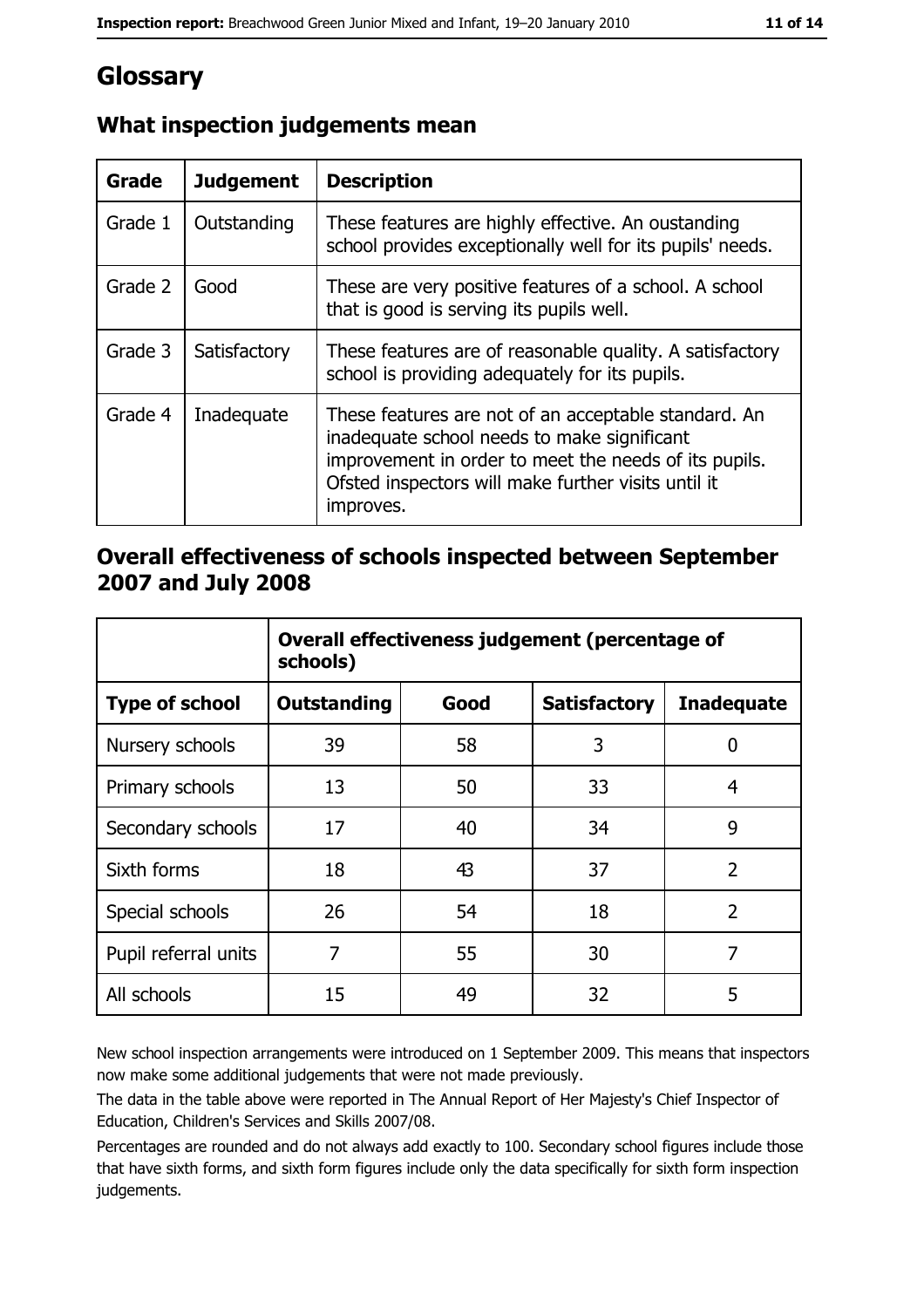# **Common terminology used by inspectors**

| Achievement:                  | the progress and success of a pupil in<br>their learning, development or training.                                                                                                                                                                                                                           |
|-------------------------------|--------------------------------------------------------------------------------------------------------------------------------------------------------------------------------------------------------------------------------------------------------------------------------------------------------------|
| Attainment:                   | the standard of the pupils' work shown by<br>test and examination results and in<br>lessons.                                                                                                                                                                                                                 |
| Capacity to improve:          | the proven ability of the school to<br>continue improving. Inspectors base this<br>judgement on what the school has<br>accomplished so far and on the quality of<br>its systems to maintain improvement.                                                                                                     |
| Leadership and management:    | the contribution of all the staff with<br>responsibilities, not just the headteacher,<br>to identifying priorities, directing and<br>motivating staff and running the school.                                                                                                                                |
| Learning:                     | how well pupils acquire knowledge,<br>develop their understanding, learn and<br>practise skills and are developing their<br>competence as learners.                                                                                                                                                          |
| <b>Overall effectiveness:</b> | inspectors form a judgement on a school's<br>overall effectiveness based on the findings<br>from their inspection of the school. The<br>following judgements, in particular,<br>influence what the overall effectiveness<br>judgement will be.                                                               |
|                               | The school's capacity for sustained<br>improvement.<br>Outcomes for individuals and groups<br>of pupils.<br>The quality of teaching.<br>The extent to which the curriculum<br>meets pupil's needs, including where<br>relevant, through partnerships.<br>The effectiveness of care, guidance<br>and support. |
| Progress:                     | the rate at which pupils are learning in<br>lessons and over longer periods of time. It<br>is often measured by comparing the<br>pupils' attainment at the end of a key<br>stage with their attainment when they<br>started.                                                                                 |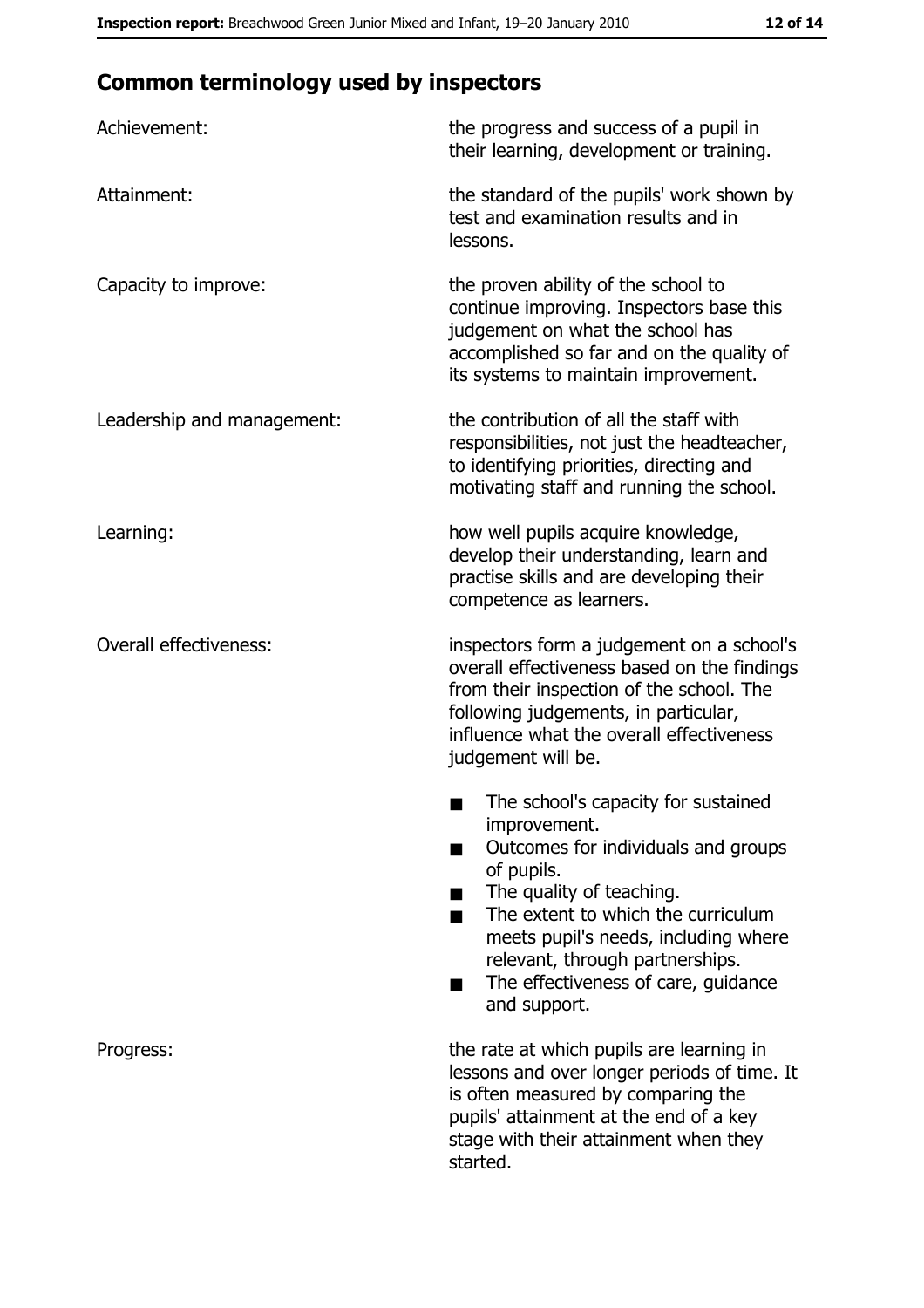This letter is provided for the school, parents and carers to share with their children. It describes Ofsted's main findings from the inspection of their school.



#### 21 January 2010

#### Dear Pupils

Inspection of Breachwood Green Junior Mixed and Infant, Hitchin, SG4 8NP

Thank you so much for helping us when we came to inspect your school recently. We enjoyed meeting so many of you and observing you at work and play. You made us feel very welcome and we would like to thank you for speaking so clearly about your school. I really enjoyed eating lunch with you and I listened to what you had to say about your learning and your teachers.

You go to a good school where you enjoy learning and taking part in many activities. You clearly enjoy coming to school because your attendance is outstanding; well done. You make good progress and reach standards that are above average because you are taught well and lessons are interesting and fun. Your behaviour is extremely good and you have an excellent understanding about how to be healthy and how to stay safe. Your contribution to the life of your village community is excellent and I commend the positive differences you are making through your school council charity events.

Teachers work hard to help you learn so that you really enjoy school. Your headteacher knows what to do to make the school even better. To help you make more progress, we have asked the school to do two things:

- to improve the teaching so that you are more involved in your learning and that you  $\blacksquare$ know how to improve your work
- to make your curriculum more exciting by giving you tasks that allow you to  $\blacksquare$ explore, investigate and become confident independent learners.

You can play your part by getting involved in the new opportunities and listening to what your teachers tell you about how to improve your work.

Yours sincerely **Maxine Clewlow** 

Lead inspector